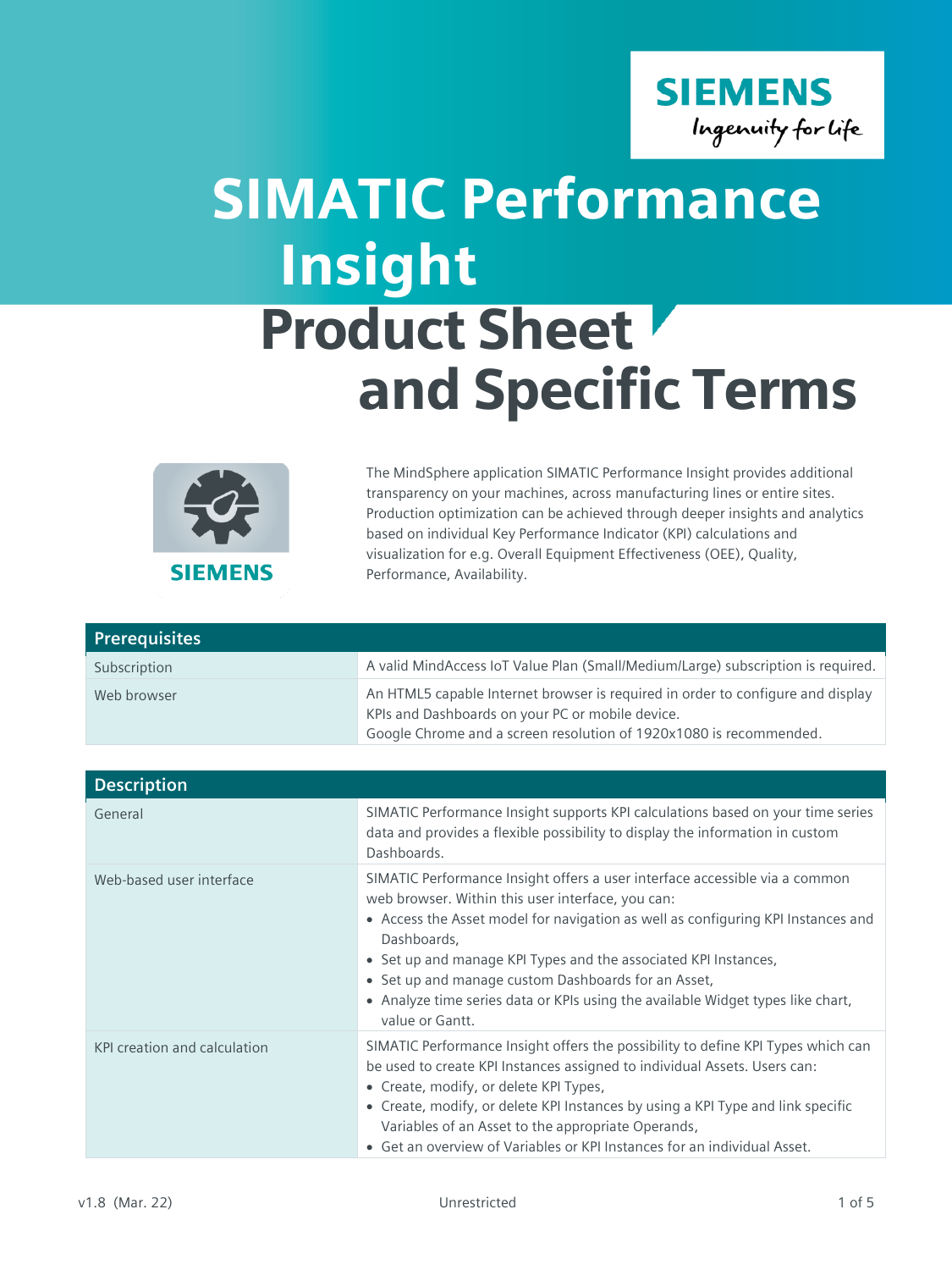|                         | • Generate KPIs automatically such as OEE, Performance, Quality, Mean Time<br>Between Failure (MTBF), Mean time To Repair (MTTR) or Total Effective<br>Equipment Performance (TEEP) for the OEE analysis of a configured Asset.                                                                                                                                                                                                                                                                                                                                                                                                                                                                                                                                                                                                                                                                                                                                                                            |
|-------------------------|------------------------------------------------------------------------------------------------------------------------------------------------------------------------------------------------------------------------------------------------------------------------------------------------------------------------------------------------------------------------------------------------------------------------------------------------------------------------------------------------------------------------------------------------------------------------------------------------------------------------------------------------------------------------------------------------------------------------------------------------------------------------------------------------------------------------------------------------------------------------------------------------------------------------------------------------------------------------------------------------------------|
| Dashboarding            | Based on the flexible dashboarding of SIMATIC Performance Insight, Users can:<br>• Set up and manage one or more Dashboards per Asset,<br>• Configure the observation period per Dashboard,<br>• Set up and manage one or more Widgets per Dashboard,<br>• Use the Widgets as well as their detailed view for data analysis.<br>• Use a pre-defined Dashboard for analyzing the performance of an Asset<br>including the related KPI Instances such as OEE, Performance, Quality, MTBF,<br>MTTR or TEEP.                                                                                                                                                                                                                                                                                                                                                                                                                                                                                                   |
| Application permissions | SIMATIC Performance Insight is operated in a data center in the Area European<br>Union and reads, processes and writes the following data:<br>• Time series data which includes the Variables received from an Asset within<br>defined continuous time cycles.<br>• Asset configuration data which describes the Asset (e.g. Asset name,<br>location).<br>• User data (User name (given name and surname), email address, user rights<br>granted, user role and language.<br>The application performs the following activities which modify or amend Your<br>Content in your MindAccess Account on your behalf:<br>Read access on your time series data:<br>• This application reads uploaded data from your data repository to evaluate<br>and process certain information presented in different views within this<br>application.<br>Read access on your Asset configuration data:<br>• Read access on Asset configuration data is required in order to use the<br>functionalities of this application. |

| <b>Pricing Model</b>                                                                                                                                                                                                                                                                                                                       |                                                                                                                                                                                                                                                                                                                                                                                       |                                          |                             |                                  |
|--------------------------------------------------------------------------------------------------------------------------------------------------------------------------------------------------------------------------------------------------------------------------------------------------------------------------------------------|---------------------------------------------------------------------------------------------------------------------------------------------------------------------------------------------------------------------------------------------------------------------------------------------------------------------------------------------------------------------------------------|------------------------------------------|-----------------------------|----------------------------------|
| Fee for                                                                                                                                                                                                                                                                                                                                    | <b>Base</b><br>subscription                                                                                                                                                                                                                                                                                                                                                           | <b>Additional KPI</b><br><b>Instance</b> | <b>Additional User</b>      | <b>Asset for OEE</b><br>analysis |
|                                                                                                                                                                                                                                                                                                                                            | Includes up to 5<br><b>KPI Instances and</b><br>3 Users                                                                                                                                                                                                                                                                                                                               | per 1 additional<br><b>KPI Instance</b>  | per 1 additional<br>User    | Per 1 Asset for<br>OEE analysis  |
| Price                                                                                                                                                                                                                                                                                                                                      | 30 €/month <sup>1</sup>                                                                                                                                                                                                                                                                                                                                                               | 3 €/month <sup>1</sup>                   | $2 \in$ /month <sup>1</sup> | 10 €/month <sup>1</sup>          |
| Billing cycle                                                                                                                                                                                                                                                                                                                              | Monthly in advance                                                                                                                                                                                                                                                                                                                                                                    |                                          | Monthly in arrears          |                                  |
| <sup>1)</sup> If a price is displayed in a different currency on the product detail page of SIMATIC Performance Insight on http://www.mindsphere.io/store in your country of<br>residence at the date of buying the base subscription, Asset for OEE analysis, additional KPI Instance, and/or User, such displayed price will be charged. |                                                                                                                                                                                                                                                                                                                                                                                       |                                          |                             |                                  |
| Base subscription fee                                                                                                                                                                                                                                                                                                                      | The base subscription allows access and use of the application with up to 5 KPI<br>Instances and 3 Users for visualizing the condition of a single Asset e.g. a<br>machine. One KPI Instance includes up to 5 Variables used in the Widget.                                                                                                                                           |                                          |                             |                                  |
| Usage-based fees for Asset for OEE<br>analysis and for additional KPI Instance<br>and User                                                                                                                                                                                                                                                 | Additional fees will be applied on a monthly basis (full month principle) for each<br>Asset for OEE analysis and for additional KPI Instance and User exceeding the<br>number of KPI Instances and Users included in the base subscription.<br>Effective date for counting the number of Assets for OEE analysis, KPI Instances<br>and Users is the last day of the respective month. |                                          |                             |                                  |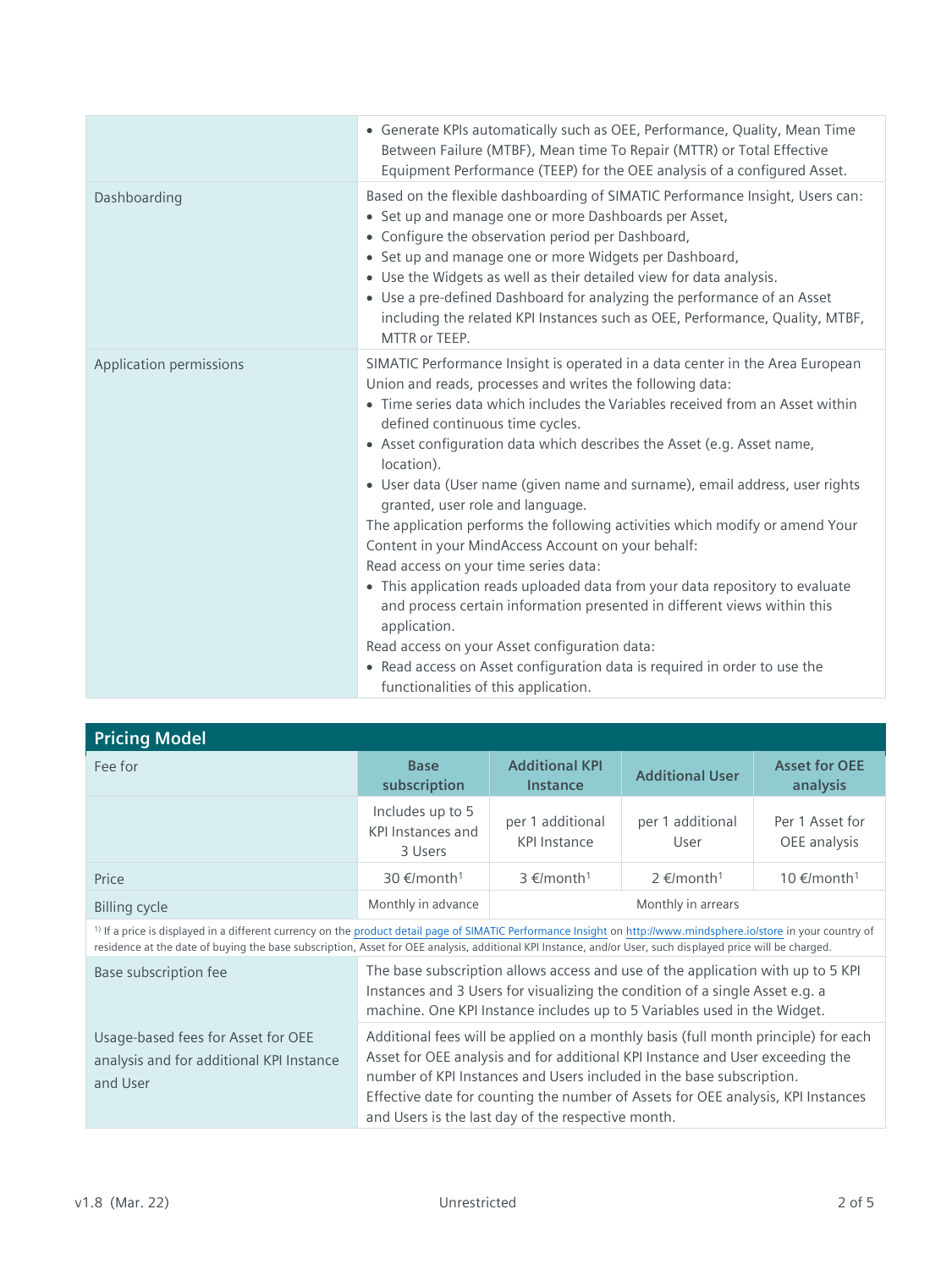| Cancellation                   | You may cancel Assets for OEE analysis, KPI Instances and Users in the<br>application by deleting them at any time. The cancellation shall become<br>effective at the end of the month in which the deletion was conducted.                                                                                                                                                                                                                                                                                                                                                                                                                                                                                                                                                                                                                                                                                                                                                                                                                                                                                                                                                                                                  |
|--------------------------------|------------------------------------------------------------------------------------------------------------------------------------------------------------------------------------------------------------------------------------------------------------------------------------------------------------------------------------------------------------------------------------------------------------------------------------------------------------------------------------------------------------------------------------------------------------------------------------------------------------------------------------------------------------------------------------------------------------------------------------------------------------------------------------------------------------------------------------------------------------------------------------------------------------------------------------------------------------------------------------------------------------------------------------------------------------------------------------------------------------------------------------------------------------------------------------------------------------------------------|
| Payment terms                  | The base subscription fee is charged monthly in advance, and the fees for any<br>Assets for OEE analysis, additional KPI Instances or Users are charged monthly in<br>arrears.                                                                                                                                                                                                                                                                                                                                                                                                                                                                                                                                                                                                                                                                                                                                                                                                                                                                                                                                                                                                                                               |
| Subscription Term, termination | Minimum Subscription Term for the base subscription is 1 month.<br>Following expiration of the preceding Subscription Term, the subscription<br>automatically renews with a Subscription Term of one month until terminated by<br>you or us for convenience with at least 30 days advance notice. The termination<br>shall become effective at the end of the month.<br>We inform you about a termination by posting a notice on your Account or<br>sending a message to the email address provided to us. Your termination has to<br>be addressed to contract@mindsphere.io.                                                                                                                                                                                                                                                                                                                                                                                                                                                                                                                                                                                                                                                |
| Adaptation of fees             | We may change our fees or add new fees (collectively referred to as "Fee<br>Change") due to: (i) changes in the quality or functionalities of the Service; (ii)<br>material changes in market conditions; (iii) general increases in wages or other<br>employment costs; and/or (iv) changes in procurement costs due to price<br>changes made by our suppliers, in each case to the extent that the changes<br>affect our provision of the agreed Service. We will notify you of any Fee Change<br>at least 60 days in advance of the effective date of the Fee Change.                                                                                                                                                                                                                                                                                                                                                                                                                                                                                                                                                                                                                                                     |
| Trial                          | "Trial" refers to an application that has been designated as a "trial" offering in the<br>product description in the applicable Order Form. Any application delivered as a<br>Trial is a "Free of Charge Service" as that term is defined in the MMA.<br>We will notify you by email of the exact start and end date of the Subscription<br>Term for the Trial ("Free Trial Period").<br>You may terminate the Trial at any time during the Free Trial Period by providing<br>written notice to trial@mindsphere.io no later than 14 days prior to the end date<br>of the Free Trial Period. We may terminate your access to the Trial at any time<br>after receipt of your written termination notice. Termination of the Trial shall<br>also result in termination of the respective corresponding paid subscription<br>ordered.<br>During the Free Trial Period, our standard support and service level obligations<br>do not apply. We may however, at our sole discretion, make certain free of<br>charge support services available to you. Upon expiration of the Free Trial<br>Period, the Subscription Term for the respective corresponding paid subscription<br>will begin, and you will be invoiced accordingly. |

| <b>Specific Terms</b>   |                                                                                                                                                                                                                                                                                                                                                        |
|-------------------------|--------------------------------------------------------------------------------------------------------------------------------------------------------------------------------------------------------------------------------------------------------------------------------------------------------------------------------------------------------|
| Service Level Agreement | The Monthly Uptime Percentage for this application is 90 %. Monthly Uptime<br>Percentage is defined in the MindSphere Supplemental Terms available on<br>www.mindsphere.io/terms.                                                                                                                                                                      |
| Application use rights  | This application can be used as part of OEM Services as described in the Specific<br>Terms for MindAccess IoT Value Plan published on www.mindsphere.io/terms.<br>Under the Account of your MindAccess IoT Value Plan, you may permit Users of<br>Third Parties to access and use this application for the purpose of receiving a<br>service from you. |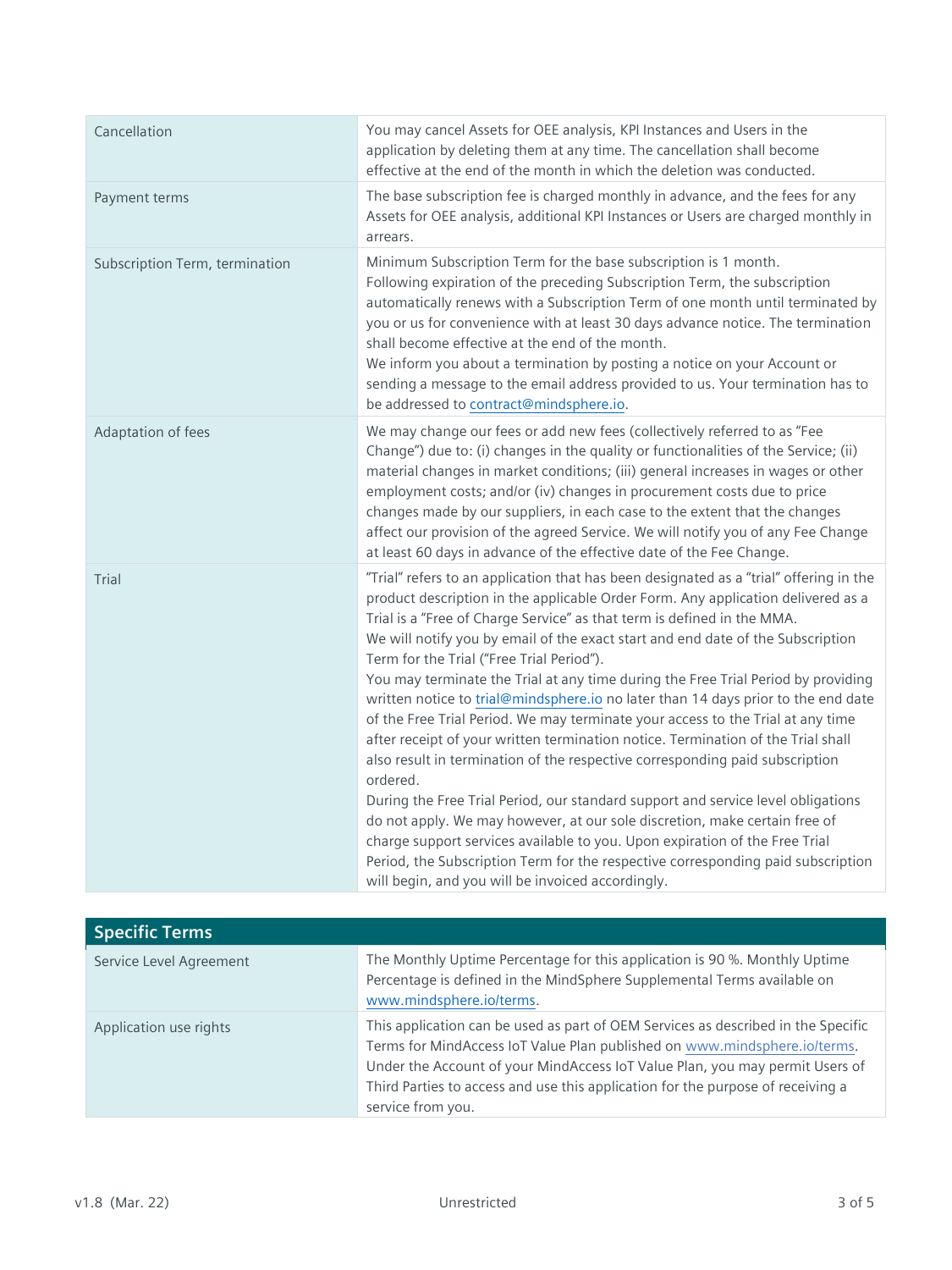| Data use rights                                  | "Collected Data" means any data and information processed and monitored by<br>SIMATIC Performance Insight in order to fulfil its functionality. You acknowledge<br>that Collected Data may include copies made by SIMATIC Performance Insight of<br>portions of Your Content for use in accordance with this Product Sheet and<br>Specific Terms.<br>During and after the Subscription Term, Siemens and its business partners may<br>use Collected Data for Siemens' internal purposes (e.g. development and<br>improvement of products and services) and to improve SIMATIC Performance<br>Insight. Use of Collected Data in accordance with this Section will be at Siemens'<br>risk. Should Siemens divest substantially all of its assets of a business or should<br>an Affiliate cease to be an Affiliate of Siemens AG, the purchaser of the divested<br>business or the former Affiliate, respectively, may use the Collected Data<br>received by such business or Affiliate before divestment, only as permitted in<br>this Product Sheet and Specific Terms. |
|--------------------------------------------------|------------------------------------------------------------------------------------------------------------------------------------------------------------------------------------------------------------------------------------------------------------------------------------------------------------------------------------------------------------------------------------------------------------------------------------------------------------------------------------------------------------------------------------------------------------------------------------------------------------------------------------------------------------------------------------------------------------------------------------------------------------------------------------------------------------------------------------------------------------------------------------------------------------------------------------------------------------------------------------------------------------------------------------------------------------------------|
| Third Party Terms                                | The application contains Third Party services, including open source software,<br>commercial software, or software-related managed services, which are subject<br>to additional or different terms, license rights, or require certain notices by their<br>licensors, which we are obliged to pass on to you as your licensor and to which<br>you agree to abide ("Third Party Terms").<br>The Third Party Terms for SIMATIC Performance Insight are made available via<br>the following web link:<br>https://sie.ag/MindSphere-ThirdParty_SIMATIC-PerformanceInsight.                                                                                                                                                                                                                                                                                                                                                                                                                                                                                                 |
| Changes to the Product Sheet & Specific<br>Terms | We may update this document from time to time during a Subscription Term in<br>order to reflect any changes agreed with or imposed by our subcontractors<br>(including changes in open source software license terms) or when we introduce<br>new features, supplements, enhancements or capabilities (e.g. that were not<br>previously included with the subscription but added for no additional fee). These<br>changes shall become binding upon release of a new version of this document<br>on www.mindsphere.io/terms.<br>We may update this document from time to time during a Subscription Term for<br>other reasons. We will notify you at least 90 days prior to such change, and you<br>may terminate the subscription 30 days prior to the change effective date. In the<br>event of such termination, we will refund any prepaid amounts for this<br>application on a pro-rata basis for the remaining Subscription Term.<br>These changes shall become binding with expiration of the 90 days deadline.                                                 |
| Support                                          | Support may be contacted via Industry Online Support:<br>https://support.industry.siemens.com/.<br>Support is available in English and German.                                                                                                                                                                                                                                                                                                                                                                                                                                                                                                                                                                                                                                                                                                                                                                                                                                                                                                                         |

| <b>Export Control Regulations</b> |  |
|-----------------------------------|--|
| AL                                |  |
| <b>FCCN</b>                       |  |

| Security Information |                                                                                                                                                                                                                |
|----------------------|----------------------------------------------------------------------------------------------------------------------------------------------------------------------------------------------------------------|
| General              | In order to protect plants, systems, machines and networks against cyber<br>threats, it is necessary that you implement and continuously maintain a holistic,<br>state-of-the-art industrial security concept. |
| Secure communication | Data transmission will be done via HTTPS protocol from Asset to your<br>MindAccess Account.                                                                                                                    |